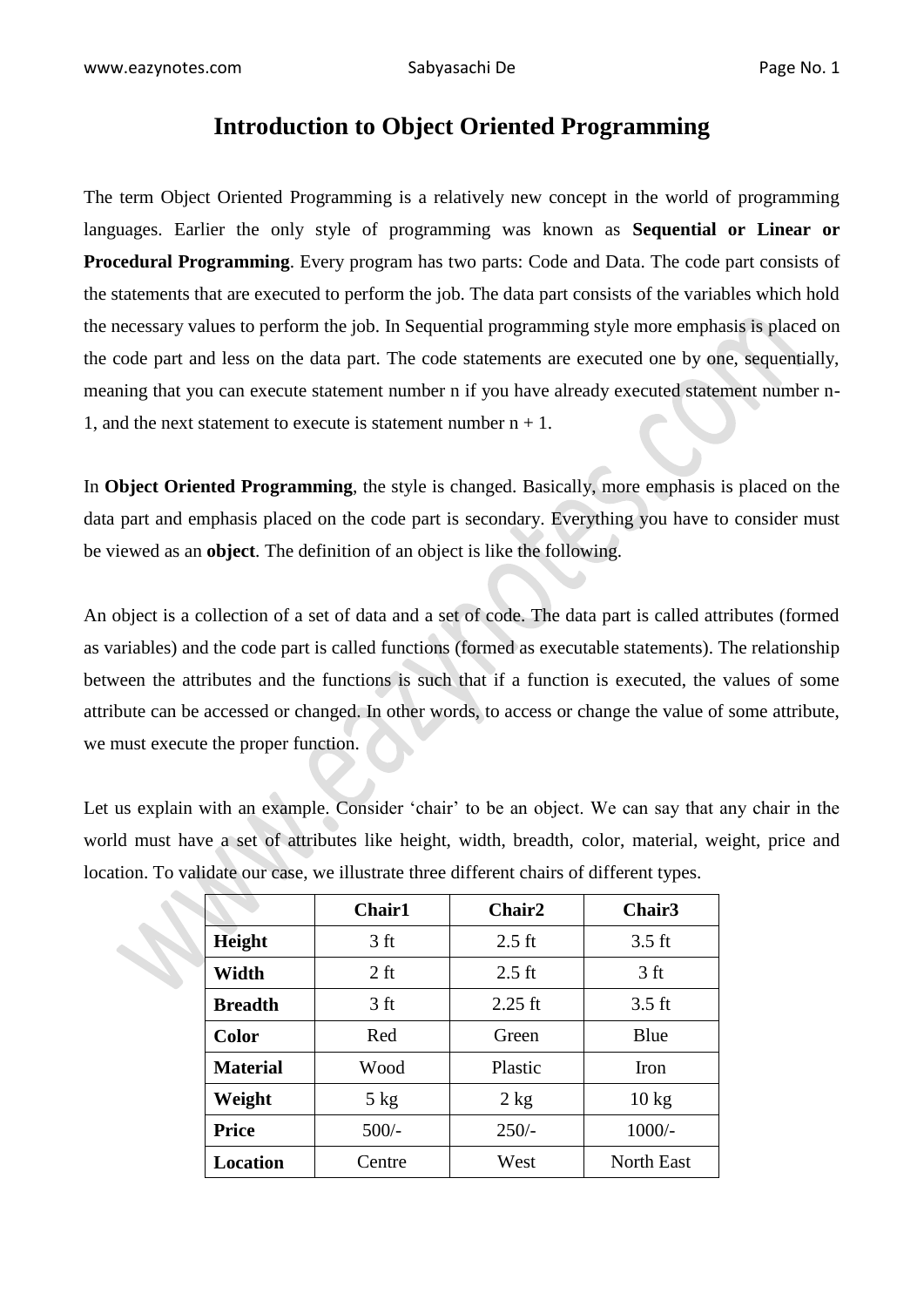The attribute set described above defines the data part of the three chair objects. You can see that all the three chairs have the identical attribute set. It may happen that the value within the individual attribute could be different for the three objects. For example the three objects have different values for the material attribute, but all of them have the material attribute in their set of attributes.

But as they are objects, the chairs must also have a set of functions (meaning what we can do with these chairs). The set of functions could be like the following:

Buy(); Sell(); Repair(); Paint(); Move();

As you can understand, if we execute these functions, then one or some of the attribute values will be accessed or changed. For example, to Buy() or Sell() the chair, its price attribute will be changed. To Repair() a chair, we may change its dimensions, weight or material. To Paint() a chair its color property will be changed. To Move() a chair, we change its location.

### **The concept of Class**

If some objects are found to have a similar set of attributes and a similar set of functions, then these objects can be grouped together into a **class**. A class is a collection of declaration of the attribute variables and the definition of the functions. Once the class has been defined, we can create as many objects of a class as we need just as we declare variables of a data type. In the light of a class, an object can also be defined as an instance or occurrence of a class.

We may declare the CHAIR class as having declared variables like height, width, breadth, color, material, weight, price and location and define the functions like Buy(), Sell(), Repair(), Paint() and Move(). Now, in order to declare a new object Chair4, all we need to do is write the following statement:

CHAIR Chair4; (Equivalent to int n;)

And the job is done.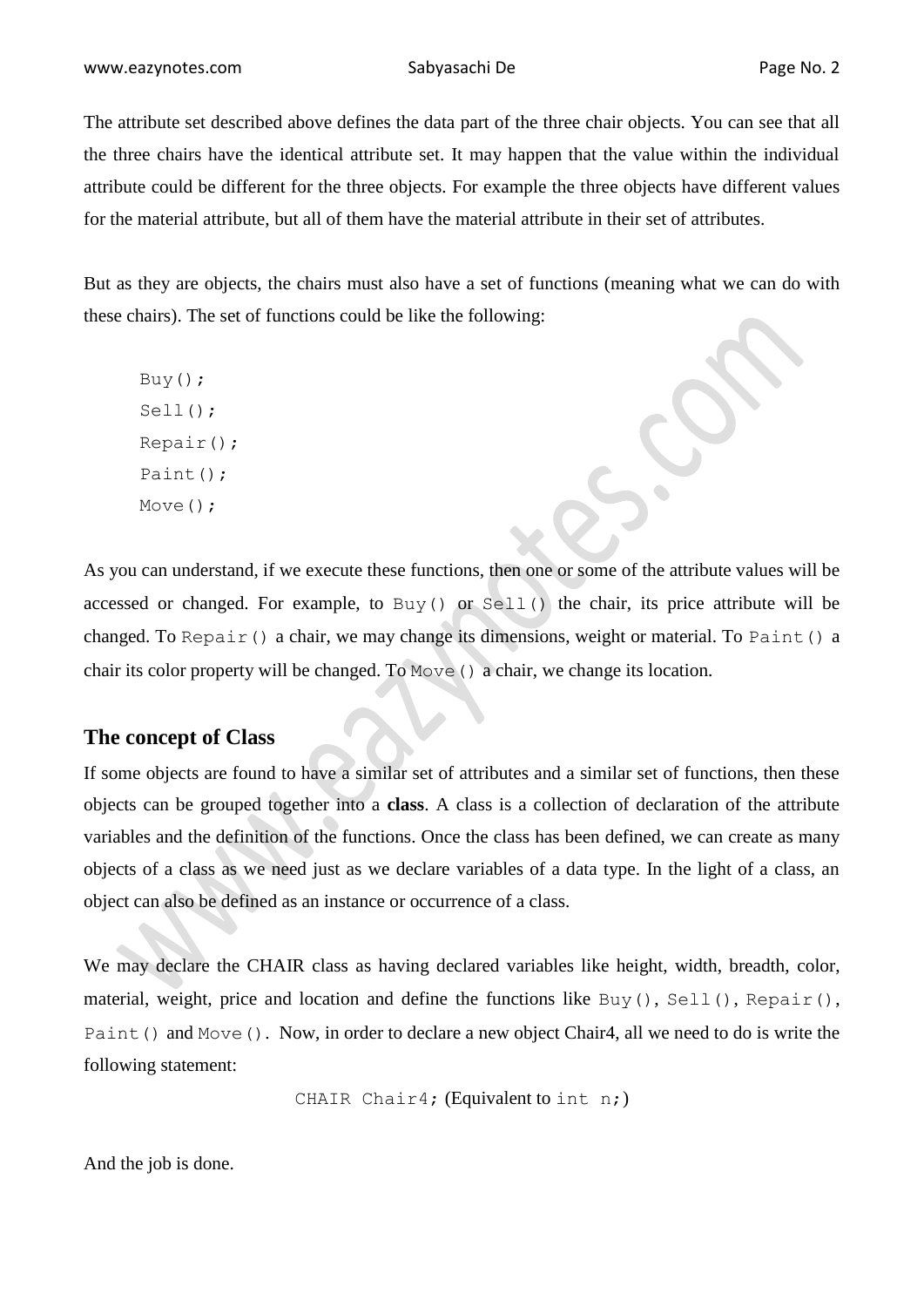Each object has its own space in memory where it can store its own attribute set, because each object is expected to have a unique attribute set of its own. However, there is no need to store separate copies of the functions for each individual objects, as the coding for the functions need not be changed for each object.

Writing the actual program in an object oriented system is fairly easy. All we have to do is to execute the appropriate function with the appropriate object. For example, if we want to sell Chair2, then we may write:

```
Chair2.Sell();
```
And if we want to move Chair3 then we may write:

```
Chair3.Move();
```
Below we briefly mention some of the important features of the object oriented programming.

### **Encapsulation**

Encapsulation is the technique of putting together the data part (attributes) and the code part (functions) that can operate on the data part into the same single container called a class.

## **Data Abstraction or Data Hiding**

This is the technique of making some part of the class accessible to the outside world while keeping some sensitive part inaccessible. Generally the attributes of a class are defined with a keyword called **private**, which means that these attributes cannot be accessed from outside the class by any means. The functions of the class are generally declared with a keyword called **public**, which means that they can be accessed from outside the class if called using an object of the same class.

### **Polymorphism**

This means the quality of the same thing to exist in different forms. This is an integral feature of object oriented programming that is not found in sequential programming.